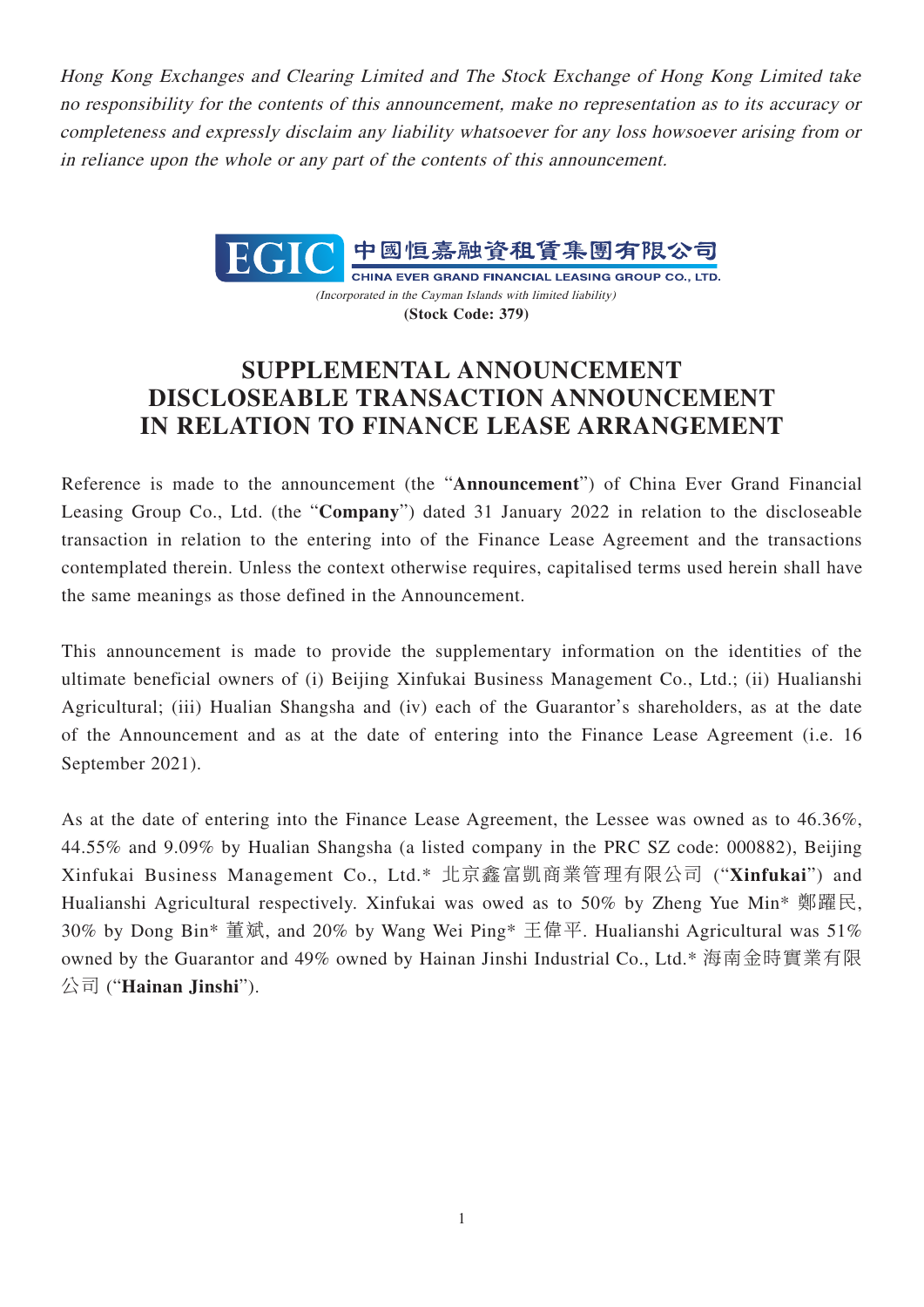As at the date of the Announcement, the Lessee was owned as to 46.36%, 44.55% and 9.09% by Jiangnan Yuefu, Xinfukai and Hualianshi Agricultural respectively. Jiangnan Yuefu was wholly owned by Mr. Yang Guangquan\* 楊廣權. The shareholders of both Xinfukai and Hualianshi Agricultural remained unchanged.

As at the date of the Announcement and as at the date of entering into the Finance Lease Agreement, shareholders of the Guarantor have been Hainan Hongju Industrial Co., Ltd.\* 海南鴻炬實業有限 公司 ("**Hainan Hongju**"), Hainan Anshenghua Industrial Investment Co., Ltd.\* 海南安盛華實業 投資有限公司 ("**Hainan Anshenghua**"), Yangpu Nandao Real Estate Co., Ltd\* 洋浦南島置業有 限公司 ("**Yangpu Nandao**"), Yangpu Sijiabao Industrial Investment Co., Ltd.\* 洋浦思佳寶實業投 資有限公司 ("**Yangpu Sijiabao**") and Hainan Guoshengtong Technology Investment Co., Ltd\* 海 南國盛通科技投資有限公司 ("**Hainan Guoshengtong**") holding 30%, 19%, 18%, 18% and 15% equity interest respectively. The controlling shareholder of the Guarantor, Hainan Hongju, was and is currently 51% owned by Hainan Hongju Culture Media Group Co., Ltd.\* 海南鴻炬文化傳媒 集團有限公司 ("**Hongju Culture**") and 49% owned by Hainan Jinshi. Hongju Culture was and is currently 41% owned by Hainan Cultural Exchange Promotion Association\* 海南省文化交流促進 會, 39% owned by Hainan Renshi Animation Industry Development Co., Ltd.\* 海南人視動漫產業 發展有限公司 ("Hainan Renshi") and 20% owned by Hainan Pushi Nanshan Investment Co., Ltd.\* 海南普世南山投資有限公司. Hainan Renshi was and is currently 52% owned by Zhu Wen Wei\* 朱文偉 and 48% owned by Huang Zhi Yong\* 黄志勇. Yangpu Sijiabao was and is currently 90% owned by Ji Xiao Dong\* 吉小冬 and 10% owned by Zhang Li Zheng\* 張力爭 and Yangpu Nandao was and is currently 90% owned by Wu Guan Ping\* 吳官平 and 10% owned by Chang Ding Jie\* 暢 丁傑. The statutory legal representatives of Hainan Anshenghua and Hainan Guoshengtong were and are Zhang Li Zheng\* 張力爭 (i.e. minority shareholder of Yangpu Sijiabao) and Chang Ding Jie\* 暢 丁傑 (i.e. minority shareholder of Yangpu Nandao) respectively while their shareholders could not be found.

The Guarantor has established more than 20 years with extensive operations of supermarkets and department stores across the PRC and has its core business in Beijing. It has been one of the scalable domestic enterprises with nationwide retail network supported by the Ministry of Commerce. According to a market ranking report titled Top 60 Enterprises (Group) with Operations of Shopping Centre in 2020\* 2020中國購物中心企業(集團) TOP60 conducted and published by China Chain Store & Franchise Associate on 23 June 2021, the Guarantor was ranked 19th in the report by its 24 self-operating shopping malls with aggregate operating areas of 1.6 million square meters. It has owned two listed companies in the PRC namely Hualian Shangsha (SZ code: 000882) and 北京華聯 綜合超市股份有限公司\* Beijing Hualian Hypermarket Co.,Ltd. (SSE code: 600361).